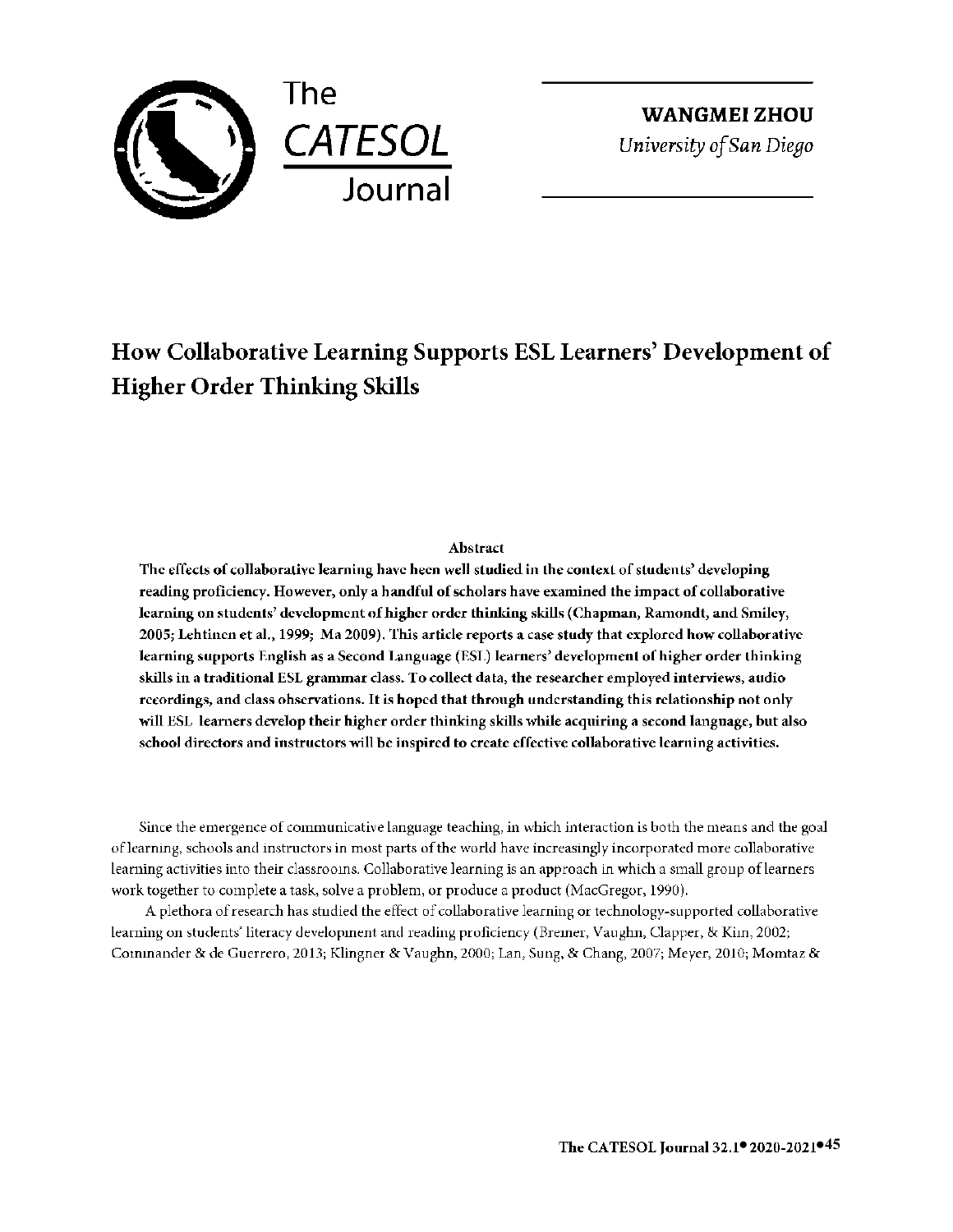Garner, 2010; Wiseman & Belknap, 2013; Wright, Zyto, Karger, & Newman, 2013). However, only a handful of scholars (Chapman, Ramondt, and Smiley (2005); Lehtinen et al. (1999); Ma (2009)), have paid attention to the effect of these learning approaches on students' development of higher order thinking skills. Higher order thinking skills include the ability to analyze, evaluate, and synthesize information. Consequently, it remains an open question regarding how collaborative learning supports students' development of higher order thinking skills. Of these few studies, most have been focused on reading skills, leaving room for research into the other language skills such as grammar acquisition. Research on how collaborative learning supports the development of higher order thinking skills in a traditional English as a Second Language (ESL) grammar class context remains scarce.

The benefits of collaborative learning are likely to be experienced by both native English speakers in their development of reading skills and ESL students in their development of higher order thinking skills while learning grammar. Within the social constructivist framework, "Knowledge is constructed by the learners, but its focus is on the role of social interactions and situations as the key driving force for knowledge development" (Inoue, 2012, p. 95). In social interactions, learners express ideas and exchange perspectives with each other to construct the meaning of some certain knowledge. The scarcity of information on how to foster students' higher order thinking skills by using collaborative learning activities in a traditional grammar classroom is regrettable because it is the sort of knowledge schools and teachers need **to** have if they intend to better promote ESL students' learning outcomes. The purpose of this study was to contribute to the knowledge base by exploring how collaborative learning activities support ESL students' higher order thinking development in a traditional grammar class.

#### **Literature Review**

Higher order thinking emerging from Bloom's Taxonomy helps educators gain insight into student thinking and learning. Bloom's Taxonomy became known to the public with the publication of *Taxonomy of Education Objectives: The Classification* of *Educational Goals* (Bloom, Engelhart, Furst, Hill, & Krathwohl, 1956) and was further developed in 1990s by Lorin Anderson to meet the developing needs of twenty-first century teachers and students (Forehand, 2010). In Bloom's Taxonomy, thinking skills are categorized into remembering, understanding, applying, analyzing, evaluating, and creating. These thinking skills are grouped into two categories: lower order thinking and higher order thinking (Surgey, 2012). Higher order thinking is defined as the ability to apply, evaluate, and synthesize information. "Higher order thinking occurs when a person takes new information and information stored in memory and then interrelates and/or rearranges and extends this information to achieve a purpose or find possible answers in perplexing situations" (Lewis and Smith, 1993, p. 136, emphasis removed). Learners develop their higher order thinking skills when they connect new knowledge to their prior knowledge and decide what to store and what to abandon. Thus, higher order thinking skills are necessary for successful and independent learning.

Dede (1990) suggested that higher order thinking skills are best acquired when learners construct knowledge, rather than passively receive knowledge, and collaboratively interact with their peers. Vygotsky (1978) conceptualized that learners can move beyond their current level by engaging in collaborative learning activities with those who are more proficient in a certain skill. Learners' understanding of specific knowledge can be strengthened with the assistance of more proficient peers. In other words, social interactions contribute to learners' comprehension and movement toward higher order thinking because they activate their existing knowledge or construct new knowledge to subsume a new cognitive structure (Palinscar, 1998). Ma (2009) found that high quality social interactions in the collaborative learning activity, i.e., negotiation of meaning, testing tentative constructions, and applications of newly constructed meaning, established a learning community in which higher order thinking skills were fostered. Likewise, students in an ESL grammar class can enhance their grammar knowledge and foster their higher order thinking development through social interactions in a collaborative learning activity.

Collaborative learning is an educational approach where learners are put into small groups to work together to solve a problem, complete a task, or create a product. Collaboration is a process by which learners negotiate and coconstruct meaning of new knowledge "together" (Dillenbourg, 1999, p. 8). The social activity in the collaborative learning provides a platform for learners to develop their cognitive intelligence. In social interactions, learners express ideas and exchange perspectives with each other to construct meaning of certain knowledge.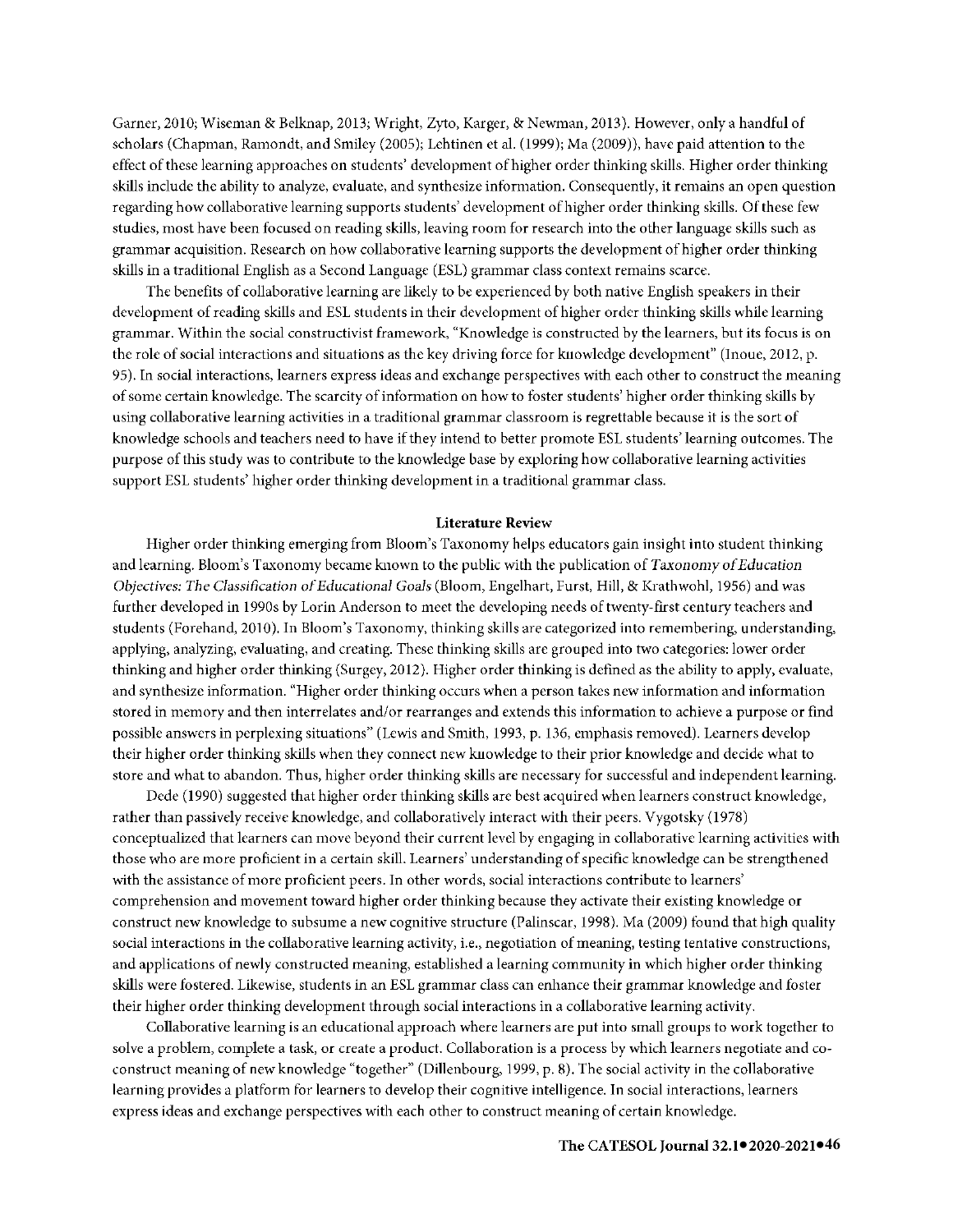In summary, it is crucial for all learners to develop higher order thinking skills (Lewis & Smith, 1993), rather than limiting higher order thinking to a particular group of students or a particular classroom. As set forth above, although numerous studies have investigated the effect of collaborative learning (in the classroom or online) on students' reading skills, a lack of research on the dynamics between collaborative learning in traditional grammar classrooms and ESL students' higher order thinking skills exists. Therefore, the rationale for this research is to understand how collaborative learning in traditional classrooms supports ESL learners' higher order thinking in grammatical knowledge.

## **Methodology**

The case study aimed to closely explore how collaborative learning in a traditional classroom supports ESL learners' development of higher order thinking in grammatical knowledge. Through interpreting and analyzing triangulated data, the study was expected to enable other instructors to understand the following questions:

1. How does collaborative learning support ESL learners' development of higher order thinking skills? 2. What aspects of collaborative learning activity support ESL learners' development of higher order thinking skills?

#### *Participants* **and** *Context*

All 11 participants in this case study were in an intermediate grammar class at the English Language Institute whose instructor tended to teach grammar interactively. Eight of the participants were from Saudi Arabia and three were from China. There were only three frmale students, two from Saudi Arabia and one from China. Ten of these students expressed a desire to enter a four-year US university or college. The remaining student, who was from Taiwan, China, came to improve his general English during his six-month vacation in the US. All these students were at the intermediate proficiency level based on their scores on the placement examination taken on the first day of the Spring 2015 semester. In this semester, the students met from 1 :30 to 2:30 p.m. every Monday, Wednesday and Friday to learn verb tenses, nouns, questions, gerunds, and infinitives.

#### **Data** *Collection*

ln this study, data were collected via interviews, audio recordings, and classroom observations. Audio recordings were made as participants engaged in collaborative learning activities during the grammar class, which was crucial to understanding how collaborative learning supports ESL learners' development of higher order thinking skills about grammatical knowledge. After collecting the data, the author transcribed and coded the recorded interactions using conversational analysis. The way students interacted with their peers about the project/task, the eliciting questions they posed their peers, and the moments when they reached agreement on grammar meaning construction informed the author on those aspects of collaborative learning that benefited students' development of higher order thinking skills in the grammar classroom context, and in which ways.

Classroom observations complemented the audio recording transcripts to uncover the context of collaborative learning activities in the grammar class. Observation notes were used in this study to gather information about the set-up, the task, and the types of collaborative learning activity. The observation also served as a complementary tool to recall accompanying actions around the interactions in the collaborative learning activities, which filled in the blanks in the transcripts of recorded interactions.

This study also employed semi-structured interviews (see Appendix A) to explore how learners perceive the role of collaborative learning in enhancing their higher order thinking development. As the participants were intermediate ESL learners, the complicated words (e.g., collaborative learning activities and higher order thinking) were less comprehensible for them. These words were replaced with more simple and comprehensible words, such as "group work" and "learning," respectively. These two words were chosen to replace "collaborative learning" and "higher order thinking" mainly because: 1) they are the words that students usually hear and are familiar with; and 2) collaborative learning usually takes place in group work and learning often subsumes some higher order thinking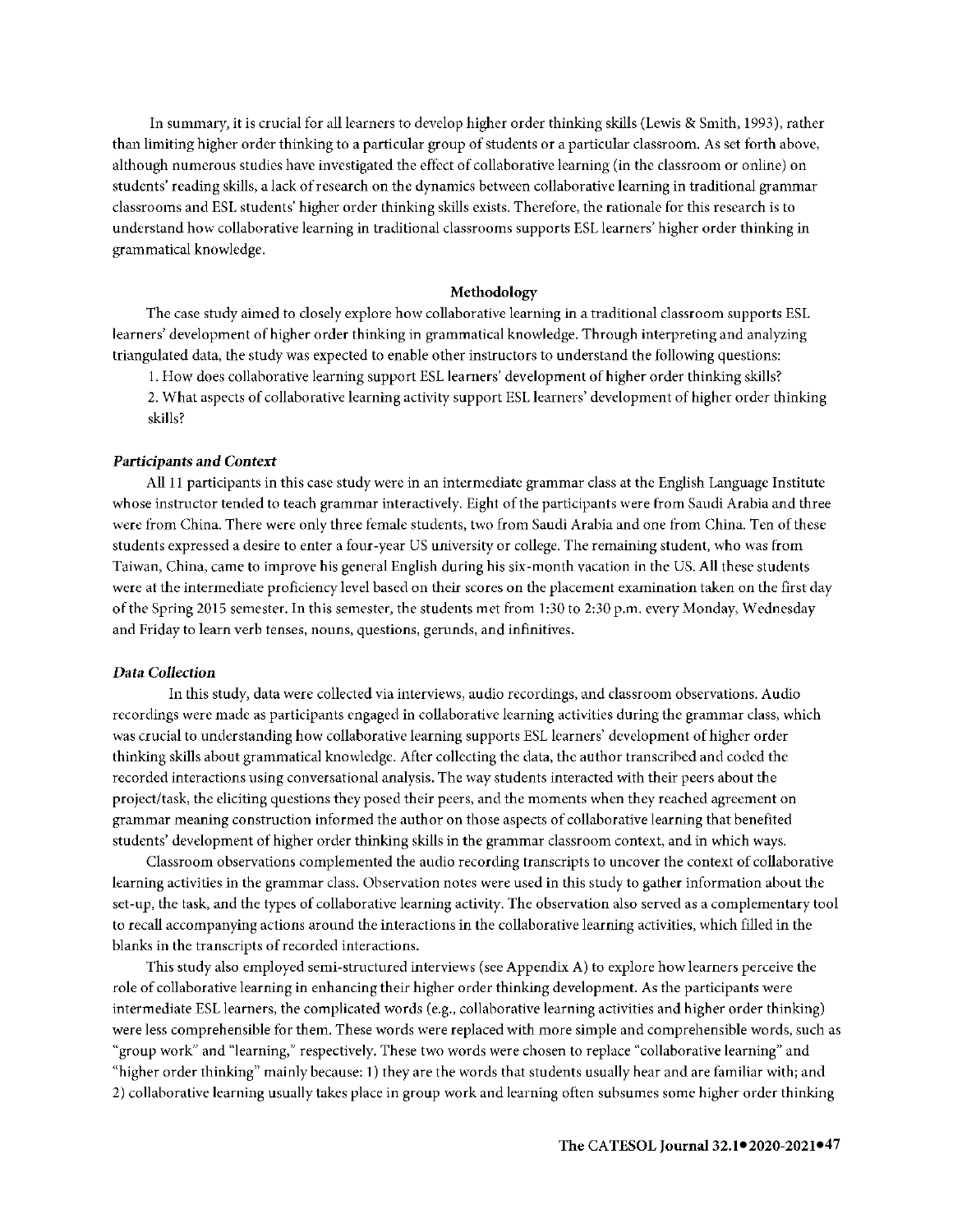skills. Interview questions concerned the ways in which a collaborative learning activity supports higher order thinking, the types of collaborative learning activities that support their learning, and the mutual influence among peers during the collaborative learning activities. Follow-up questions were posed to participants during the interviews when they mentioned something interesting about group work or thinking skills.

## **Findings**

## *Finding 1: Students Described* **How** *They Construct Grammatical Knowledge In Collaborative Learning*

The findings in Table **1** depict how ESL learners construct grammatical knowledge, including, but not limited to, explaining grammar structure, telling differences and similarities between grammar structures, and illustrating grammar by example sentences. Group members' explanations of a grammar point contributed to the ESL students' development of the analysis skill, because group members usually constructed knowledge by demonstrating sample sentences or by explaining the similarities and differences between grammar structures. For instance, in response to the question "How do your group members help you learn a grammar structure," one interviewee replied, "Like, we open the exercise in the book, and explain how to, and how he [interviewee's group work partner] answered the question **in** that book, and show me the differences between old subject [knowledge] and new subject [knowledge]."

| Thinking skill (from lower to | The ways collaborative learning supports ESL learners' development of           |  |  |
|-------------------------------|---------------------------------------------------------------------------------|--|--|
| higher order)                 | higher order thinking skill                                                     |  |  |
| Analyzing                     | explaining grammar among group members                                          |  |  |
|                               | illustrating of example sentences<br>$\bullet$                                  |  |  |
|                               | explaining grammar to help others understand and use grammar                    |  |  |
|                               | telling similarities and differences between old knowledge and new<br>$\bullet$ |  |  |
|                               | knowledge                                                                       |  |  |
| Evaluating                    | comparing and contrasting of sentences                                          |  |  |
|                               | evaluating one's own sentences<br>$\bullet$                                     |  |  |
|                               | telling others if their example sentences are right                             |  |  |
| Creating                      | finding new information when explaining grammar to group<br>$\bullet$           |  |  |
|                               | members                                                                         |  |  |
|                               | encouraging organization of ideas among group members'<br>$\bullet$             |  |  |
|                               | summarizing all the learned grammatical knowledge to make<br>$\bullet$          |  |  |
|                               | sentences, write a paragraph                                                    |  |  |
|                               | explaining and presenting grammar in sentences                                  |  |  |

# **Table 1 How Collaboration Supports Participants' Development of Higher Order Thinking Skills**

Similarly, ESL learners' higher order thinking skill of "evaluating" was also supported when interacting in a collaborative learning activity. Learners compared and contrasted example sentences and evaluated their own or other group members' sentences. For example, one interviewee commented,

So sometimes I think, you think this works, but actually it's not. And when you share your group, they may tell you this is wrong. This is very helpful. And now, another thing is maybe your group, somebody in the group make a mistake and you can also think about it, so what this mistake is about. Will I make this mistake again? So this is really helpful. You think about it. You evaluate it.

*Note.* Excerpt from the sixth interviewee, S6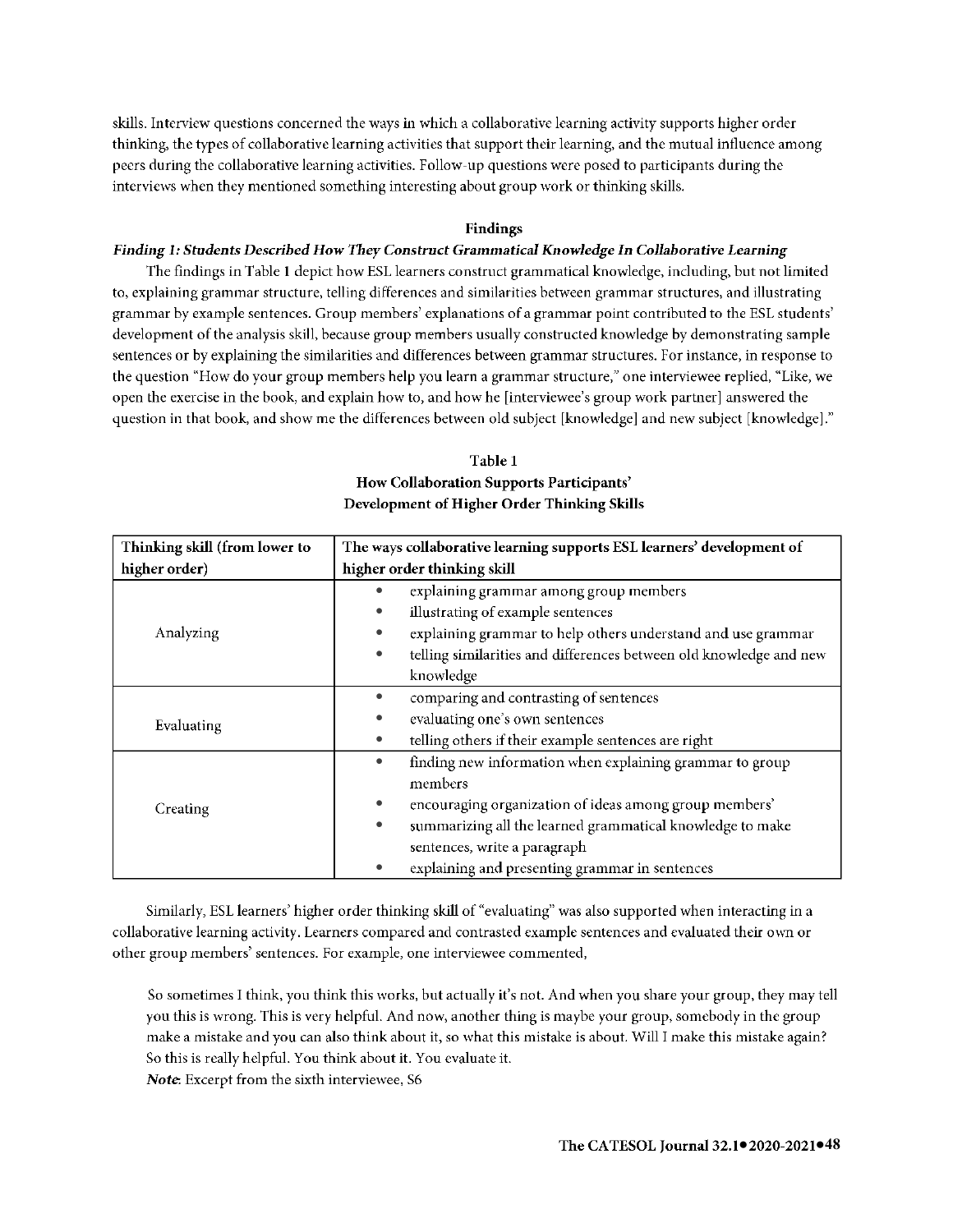The interviewees' responses also revealed that learners find new information about a grammar structure or organize ideas in different contexts when they learn or use a grammar structure in a collaborative learning activity. An excerpt from one interviewee's interview transcript included below demonstrated how a collaborative learning activity helped the participant develop the thinking skill of"creating":

- S3: That's past continuous. I thought we can't use the past continuous twice. "I was going to the hospital." We can't use the verb with *-ing,* past continuous again. I thought, just past simple and past continuous. When I explained it to someone, I figured out that we can use the past continuous twice in the same sentences. Yes. You know what, this's my first time see that. So you can use that together in same sentences.
- I: So **it** happened when you explain to others. You find, "Oh, I can use past continuous twice in a same sentence."
- S3: Yeah, yeah. I found it after I explained that grammar to someone... *Note:* S3=the third interviewee; l=lnterviewer

# **Finding 2: During Groupwork, Some Students Tended to Co-construct Knowledge by Explicitly Asking for Explanations or Asking Thought-provoking Questions, Whereas Some Tended Not**

Another major finding is that in collaborative learning activities, some participants succeeded in coconstruction of knowledge and moved forward to the next level of thinking, whereas some failed to co-construct knowledge. When participants attempted to co-construct knowledge, they tried methods such as repeating questions, recasting others' words, implicitly requesting clarification or explanation, and providing additional examples to discuss certain grammatical structures. However, the discussion was not further extended to help participants understand or analyze the grammatical structure, which could be a result of participants either not noticing group members' intention to co-construct knowledge or their unwillingness to extend the discussion at all. In contrast, explicitly asking for an explanation of grammatical structure and posing thought-provoking questions was crucial to furthering the social co-construction of grammatical knowledge and the development of participants' higher order thinking skills.

In the first collaborative learning activity, one student from Group A tried to recast the question that his partner had just posed, but his partner failed to co-construct the knowledge by simply responding with "okay":

- S 1: What, what are you have breakfast tomorrow?
- S2: What are you going to have?

Sl:Okay.

*Note: Excerpt from Group A discussion; S1=student 1, S2=student 2* 

In this interaction, although Student 2 "attempted" to clarify the question for deeper understanding, this attempt was abandoned in the sense that Student 1 did not respond to the question or acknowledge true understanding of the purpose of the recast of the grammatical form under investigation *going to liavc.* In the same group, Student I asked his partner how to form a question with *be* going *to* and Student 2 tried to help Student I by using *be going to* in his answer, as exemplified here:

- Sl: How are you can improve your English skills?
- S2: I am going to ... *(not finishing)*
- Sl: How are, *(pausing).* How to make a question for this? How are you ... How can?
- S2: I am going to.
- Sl: How are you going to (improve your English skills)? Okay. What is your answer?
- S2: I am going to listen to music.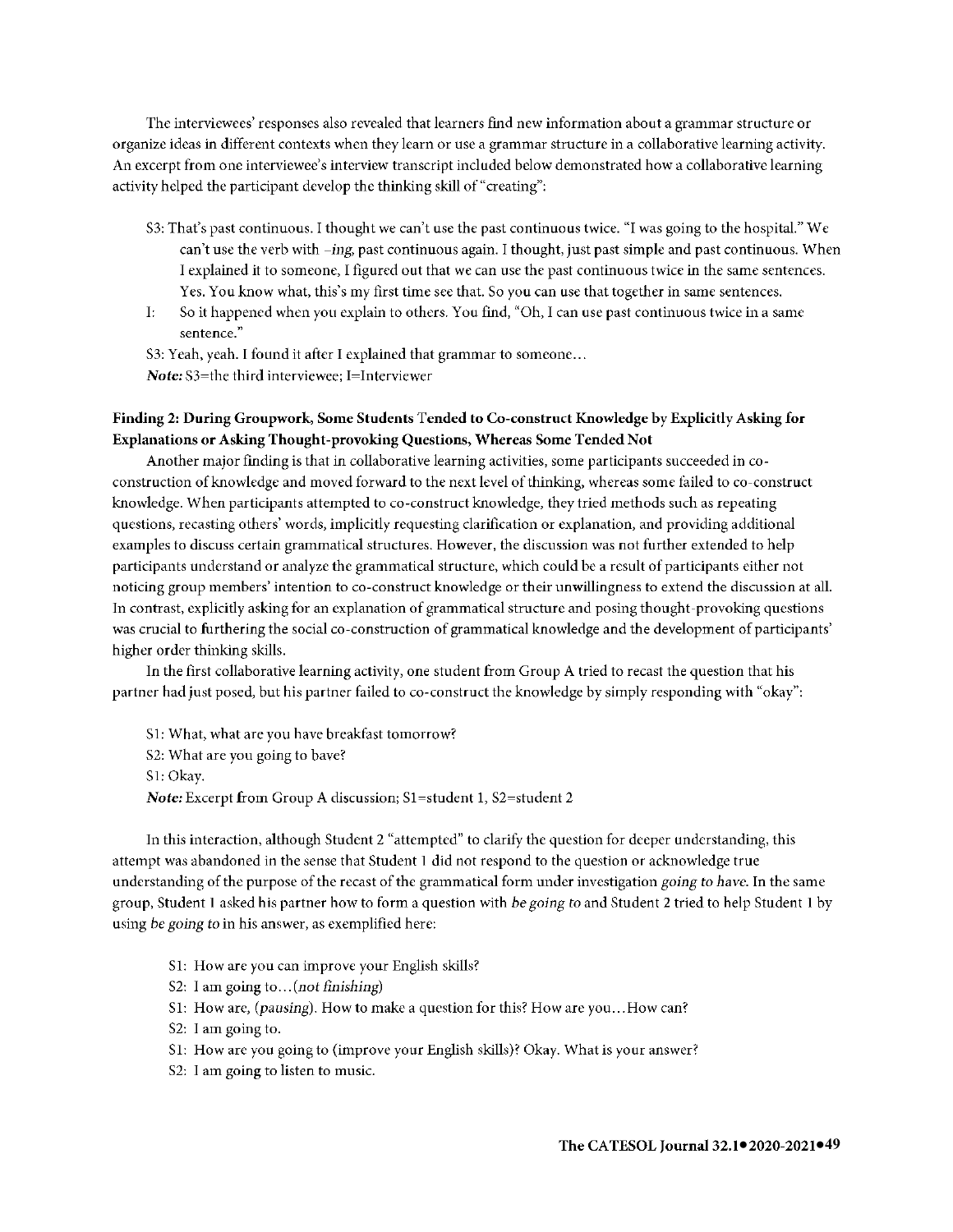As shown in these two examples, recasting one's words as one of the common ways in which this group attempted to co-construct knowledge failed to extend the discussion of a grammatical structure. On the other hand, asking a group partner an explicit question about how to deal with a particular question extended the discussion to co-construct knowledge in the collaborative learning activity.

ln the recorded activities, the students had a tendency to use "ok" and "yeah" to express agreement. Such expressions hindered the group's further exploration of knowledge. The following is one excerpt of a conversation from Group A in the second activity:

- Sl: Okay. After, after school, Mia babysits two young children in the neighborhood. I didn't know if it's correct or not.
- S2: After school or after the school?
- S3: After school.
- Sl: After the school?
- S3: No, no, no. After school. No *the.*
- Sl: Okay. After school *(circling* the *in* her *textbook).* Then *the.*
- S3: Yeah.
- Sl: Okay.

As shown here, the co-construction was likely to happen when Student 1 elicited an opinion about the sentence. Student 3 told the group that it should be "after school," not "after the school." A thought-provoking question, like "Why not 'after the school'?" would have spurred the group to dig into the grammatical rules. However, they stopped discussing why they needed to use "after school" rather than "after the school" when Student 1 responded "Okay". In Group B, however, one asked "why" in addition to expressing agreement to negotiate the meaning, as exemplified here:

- Sl: Gina sent me. *(sentence* read *simultaneously)*
- S2: Gina sent me. *(sentence* read *simultaneously)*
- S1: A text message.
- S2: *(silence for* a *while).* W-h-y?
- Sl: We can't say, "Gina sent me the text message." We don't know which one. "A *(stressing)* text message when I got home."
- S2: Hm ... *(looking at the sentence, silent for* a *while)* Okay. Emily left *(pausing)* an empty water.

A member in the third group also posed a similar question, "Why don't you use ... ", to further extend the discussion. Thus, explicitly asking for an explanation and posing thought- provoking questions, such as "why?" and "why you don't use ... ?", were crucial for the students to further construct grammatical knowledge and move to next level of thinking. Simple comments "okay" and "yeah" usually ended the discussion for the segment without providing insight into whether or not the students truly understood the grammatical forms.

## **Finding 3: Collaboration Efficiency Depends on the Design of Collaborative Learning Activities**

Students' development of higher order thinking skills was supported by the social co-construction in the collaborative learning activities. However, not all the groups in a collaborative learning activity participated in the co-construction of knowledge. With reference to Table 2, all of the groups participated in the co-construction of knowledge that supported higher order thinking skills in the second activity. However, only 60% and 75% of the groups engaged in social negotiation of meaning in the first and third activity, respectively. As shown in Table 2, the following aspects of collaborative learning may affect participants' co-construction of grammatical knowledge that supports higher order thinking development: 1) time; 2) type of collaborative learning activity; 3) group member(s); 4) the use of native language; and 5) teacher set-up and "push" to work together.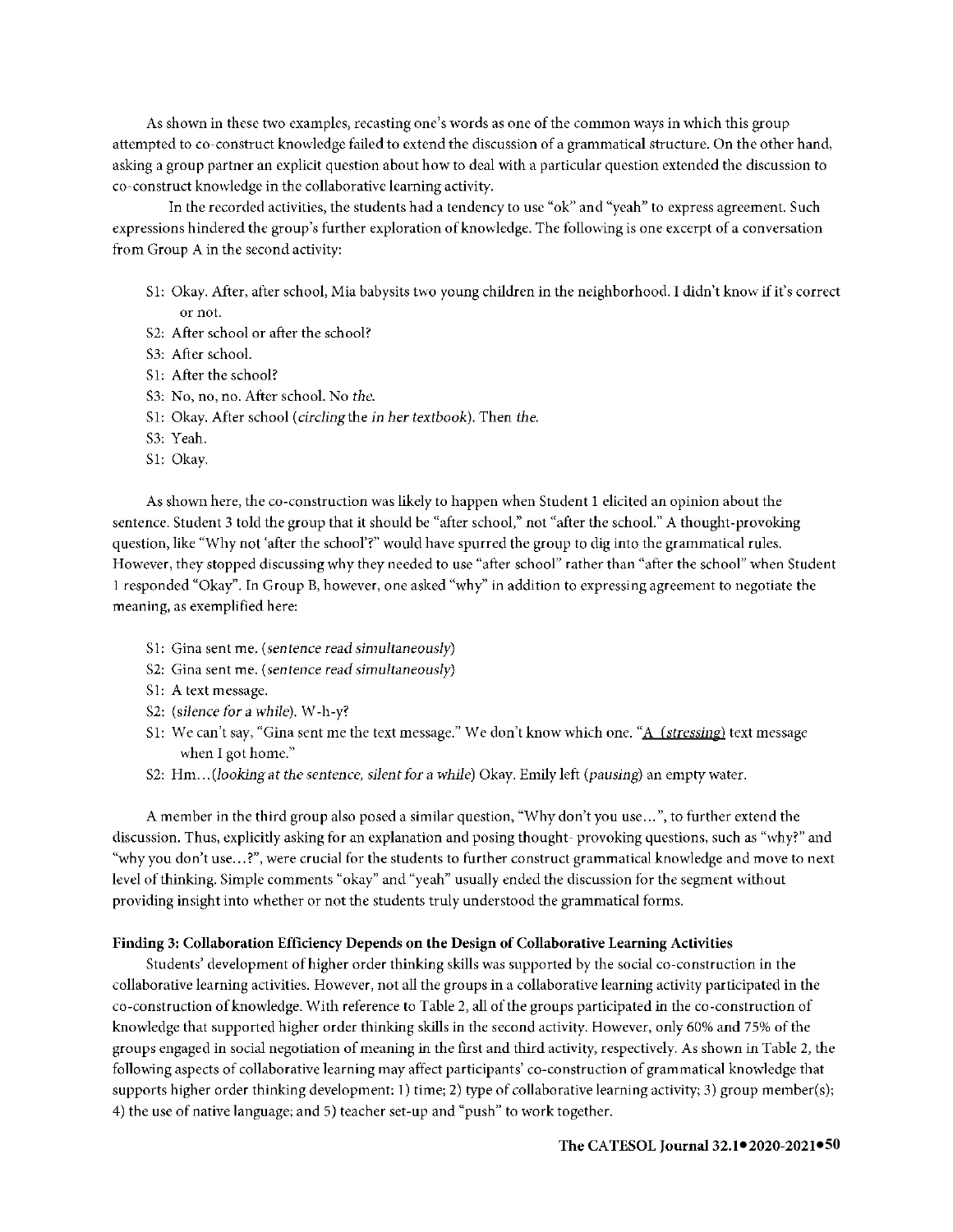|                                                            | <b>Collaborative Learning Activity</b>                                                                                                                             | <b>Collaborative Learning</b>                                                                                                                                                                                    | <b>Collaborative Learning</b>                                                                                                                                                                                                                 |
|------------------------------------------------------------|--------------------------------------------------------------------------------------------------------------------------------------------------------------------|------------------------------------------------------------------------------------------------------------------------------------------------------------------------------------------------------------------|-----------------------------------------------------------------------------------------------------------------------------------------------------------------------------------------------------------------------------------------------|
|                                                            | #1                                                                                                                                                                 | Activity #2                                                                                                                                                                                                      | Activity #3                                                                                                                                                                                                                                   |
| Percentage of<br>groups that co-<br>construct<br>knowledge | 60%                                                                                                                                                                | 100%                                                                                                                                                                                                             | 75%                                                                                                                                                                                                                                           |
| Time                                                       | 12 minutes                                                                                                                                                         | 9 minutes                                                                                                                                                                                                        | 3 minutes                                                                                                                                                                                                                                     |
| Task                                                       | Complete the worksheet with "be<br>going to" questions by asking and<br>answering                                                                                  | Complete a grammar<br>exercise in the textbook<br>by circling the correct<br>article                                                                                                                             | Correct sentences with<br>errors involving articles.                                                                                                                                                                                          |
| Group                                                      | 3 homogenous groups 2                                                                                                                                              | 1 homogeneous group; 2                                                                                                                                                                                           | 2 homogeneous groups; 2                                                                                                                                                                                                                       |
| Member(s)                                                  | heterogeneous groups                                                                                                                                               | heterogeneous groups                                                                                                                                                                                             | heterogeneous groups                                                                                                                                                                                                                          |
| Use of the Native                                          | 1 group used native language                                                                                                                                       | 1 group used native                                                                                                                                                                                              | 2 groups used native                                                                                                                                                                                                                          |
| Language                                                   |                                                                                                                                                                    | language to co-construct<br>knowledge                                                                                                                                                                            | language to co-construct<br>knowledge                                                                                                                                                                                                         |
| Teacher Set-up<br>and "Push"                               | The teacher emphasized that<br>people use "be going to" to express<br>future plans and modeled the<br>activity. The students formed their<br>groups by themselves. | The teacher just taught<br>the use of articles and<br>asked students to work<br>with the student next to<br>them. The teacher asked<br>the students to think<br>about why they chose that<br>particular article. | The teacher reviewed<br>uncountable nouns,<br>countable nouns, and<br>articles. The teacher<br>helped students to form<br>groups and asked them to<br>think about the reasons<br>why the article was used<br>incorrectly in each<br>sentence. |

| Table 2: Descriptions of Three Collaborative Learning Activities |
|------------------------------------------------------------------|
|------------------------------------------------------------------|

*Note:* "Push" here means the extent to which the teacher required the students to work together to solve a problem or complete a task

Among the three activities, the second type of collaborative learning activity may be the best to support students' development of higher order thinking skills via co-construction of knowledge. The first activity of asking and answering questions, however, provided the least opportunity for the students to reason the use of "be going to" in sentences. The duration of the second activity allowed students to delve into each sentence and talk about the reason why they chose a particular article. In the third activity, the teacher asked students to think about why the article was used incorrectly, which enabled the students to co-construct knowledge. However, the short time in the third activity may have caused students to focus more on correcting the sentences without discussing the reasons why the article was used incorrectly. In the interview, the participants were asked to recognize the aspects of collaborative learning that may influence their understanding of grammar. These aspects were classified into six categories: group member(s), type of collaborative learning activity, the use of native language, teacher's group work set-up and "push" to work together, size of group work, and learning style. *Figure 1* shows each aspect as mentioned by the percentage of interviewees. Sixty-seven percent of the students pointed to group member(s) as an important factor that influenced whether a collaborative learning activity supported higher order thinking skills. Forty-four percent of the interviewees stated that the type and the teacher's set-up of collaborative learning activities also played a crucial role in whether these activities supported learners' higher order thinking skills. Other important factors,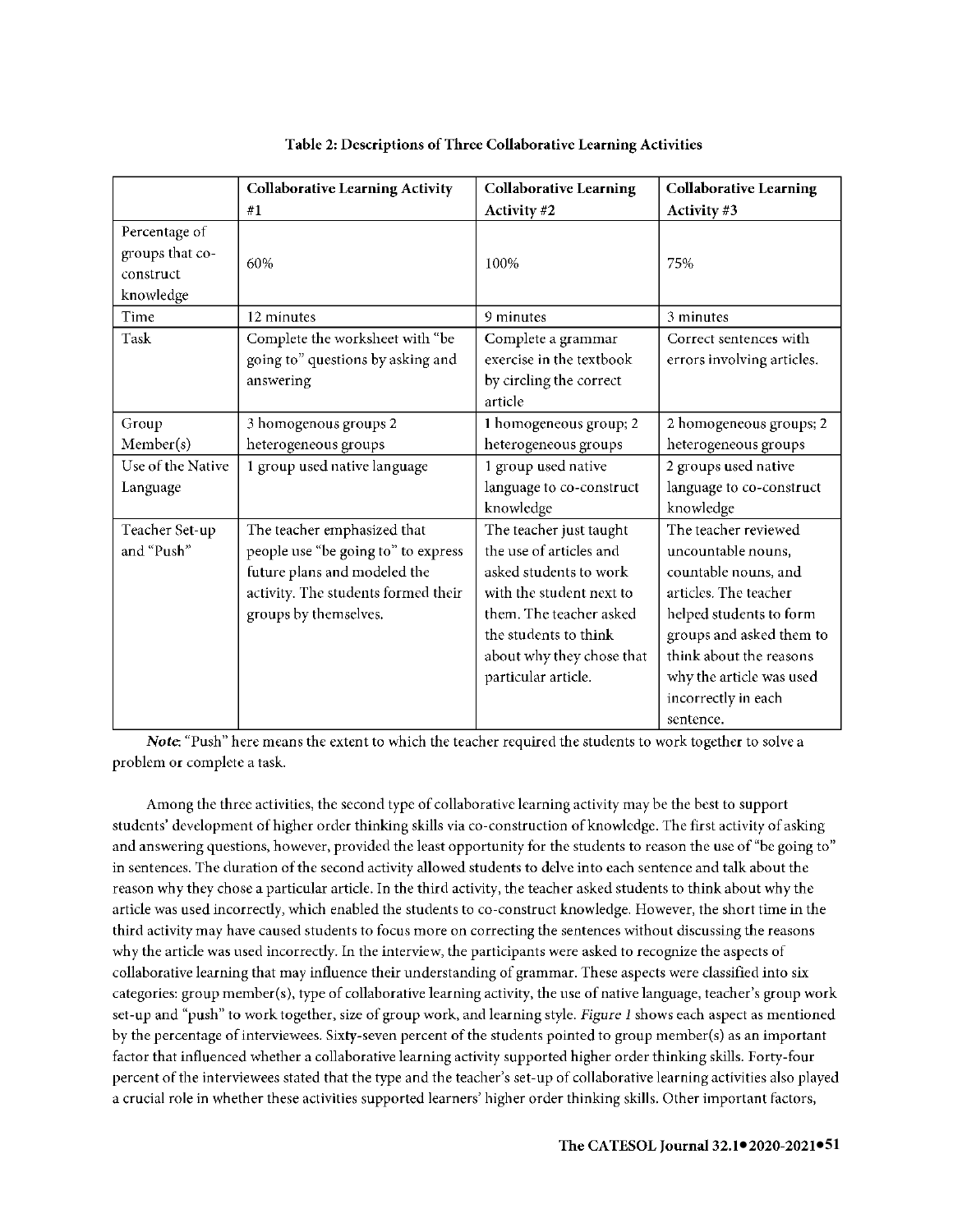including the use of native language, time, size of group work, and learning style, were also found to be important for teachers to consider when designing a collaborative learning activity that aims to support ESL learners' development of higher order thinking skills.



*Figure 1.* Percentage of the interviewees mentioning each influencing factor

Aspects of collaborative learning in group activities included, but were not limited to, time, design and purpose of the collaborative learning activity, the use of native language, and teacher set-up and "push" to work together. These impacted the collaborative learning opportunities in the group work tasks that supported the learners' higher order thinking skills.

#### **Pedagogical Implications**

# *Implication 1: ESL Grammar Teachers Should Balance* **Grammar** *Instruction with Both Individual Leaning and Collaborative Learning Activities*

This study revealed that ESL learners' higher order thinking skills emerged out of effective negotiation of meaning in the collaborative learning activities such as grammar explanations and illustrations with personal examples or sentences. Applying the grammatical knowledge into practice is more important than being told by the teacher how to use the grammar. **In** other words, ESL grammar students should also have the opportunities to explain and illustrate the target grammar points with their examples or sentences, compare and contrast different grammar points or sentences, and present the specified grammar points.

As shown in this study, ESL learners in collaborative learning activities may succeed in co-constructing their knowledge and move forward to the next level, or fail to co-construct knowledge. This finding can inform ESL grammar instructors and ESL program directors to balance their teaching approaches. In other words, they should incorporate the teaching approaches of both collaborative learning and individual learning to promote students' learning because social co-constructions of knowledge is not guaranteed **in all** the collaborative learning activities. Providing ESL students the opportunity to work collaboratively with group members along with the opportunity to work individually can proximally enhance their grammar learning outcomes and higher order thinking skills as well.

## *Implication 2: ESL* **Grammar** *Teachers Should* **Start** *Collaborative Learning* **with** *Teaching ESL Learners the Academic Language* **to** *Effectively* **Co-construct** *Knowledge*

As shown in the finding, some students failed to negotiate meaning simply because they did not know the importance of collaborative learning. ESL grammar instructors could explicitly inform their students that the social negotiation of meaning in collaborative learning activities is very important for them to delve into grammatical knowledge and develop their thinking level. Another reason attributed to the failure of social co-constructions in collaborative learning might be that those ESL students lacked the academic language to collaborate with others.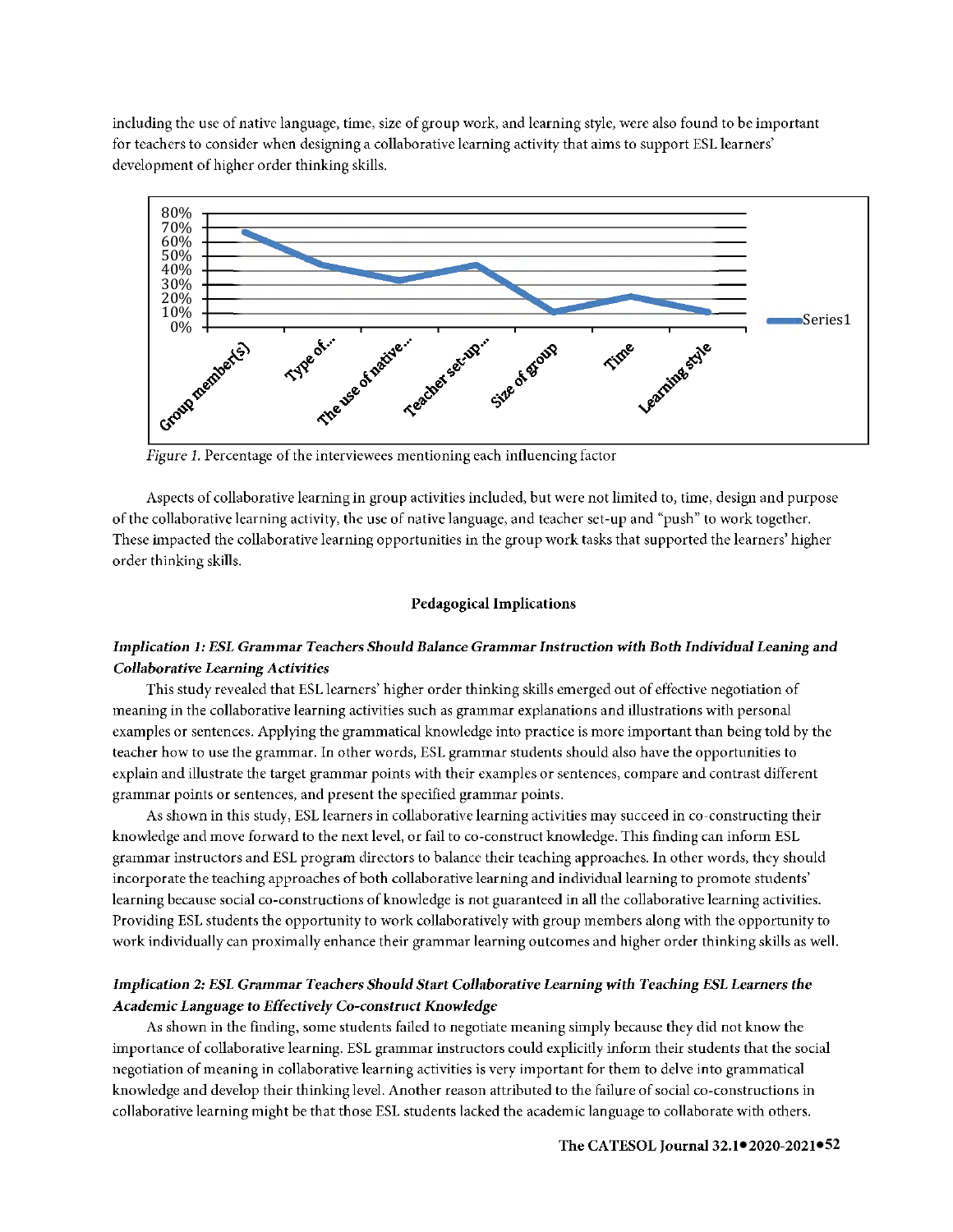Without the knowledge of how to ask thought-provoking questions, for example, students are likely to lose the opportunity to discuss and dig into the target grammar point. Thus, some academic language —such as how to agree/disagree with others, how to pose thought-provoking questions, how to check their peer's understandingshould be taught before or during the instructors embed collaborative learning activities into their lessons.

# *Implication 3: ESL Grammar Teachers Should Tailor Collaborative Learning Activities Based on Their Students' English Proficiency and Interests*

With the goal of promoting students' grammar learning outcomes and higher order thinking development, ESL grammar instructors should tailor collaborative learning activities based on their students' English proficiency and interests. For a beginning level ESL grammar class, guided questions should be included when they discuss grammar exercises within a group. For instance, when asking students to choose the correct article for a sentence, grammar instructors are expected to provide some guided questions as follows: 1) What article do you choose for this sentence?; 2) Why do you choose that article (i.e., an) instead of other articles (i.e., a, the)?; 3) What if I want to create a sentence with *a* or *the?* Such guided questions scaffold students to apply, analyze, and create the target grammatical knowledge. It would not be hard to imagine the effectiveness of the collaborative learning activities if their interests are also considered. In other words, the grammar exercise on articles (a, an, the) that they need to deconstruct in the collaborative learning activity could be contextualized within a topic of high interest to the students. Such a collaborative learning activity provides students with the opportunity to apply, analyze, and create the grammatical knowledge, which is beneficial to both their grammar learning outcomes and their cognitive development.

Interviewing classmates with a particular grammatical point might work well for an intermediate ESL grammar class. For example, when tackling the simple past tense and the past continuous tense, grammar instructors could ask students to interview a partner about his/her last vacation. This collaborative learning activity allows ESL learners to consider the function, meaning, and form of the target grammar, apply the grammar into sentences, and exchange feedback immediately when disagreements emerge. When students present their interview, the whole class has another opportunity to question and discuss the similarities and differences between the simple past tense and the past continuous tense. It is safe to say that the students involved in such a collaborative learning activity have longer retention of the target grammar and build on their higher order thinking development.

Students with higher English proficiency have the ability to express their ideas and opinions more thoroughly in spoken or written form so they could be encouraged more to apply, illustrate, and present the undergoing grammar. Thus, for advanced students, ESL grammar instructors could incorporate more independent collaborative learning activities in their classrooms such as Information Gap (Richie, 2020), Gallery Walk, Jigsaw ("Jigsaw", 2020), and Snowball Writing (Hamer, 2019). Gallery Walk is a collaborative learning activity in which students work together to complete a task, walk through the classroom, and listen to other groups' grammar presentation. When teaching adjective clauses, grammar instructors could ask students to work in groups to write about their favorite vacation spot and then walk through the classroom to discuss the use of adjective clauses in their writing. By learning adjective clauses in such way, ESL learners may excel in overall English learning and higher order thinking.

# *Implication 4: ESL* **Grammar** *Teachers Should Fully Consider Aspects of Collaborative Learning Activities and*  **Create** *Appropriate Collaborative Learning Activities*

The overall design of a collaborative learning activity could also influence ESL learners' co-construction of knowledge and further affect their development of higher order thinking skills. The time allotted to complete a collaborative learning activity could, to some extent, determine how in-depth a group discussion becomes. When given sufficient time to think, students could dig into a question and extend the conversation with their group members. However, when given a very short time, they only discuss questions in more superficial ways. The type of collaborative learning activity also had a great impact on the quality of the social co-construction of knowledge in a collaborative learning activity. For example, the first activity, which was to ask and answer questions with be *going*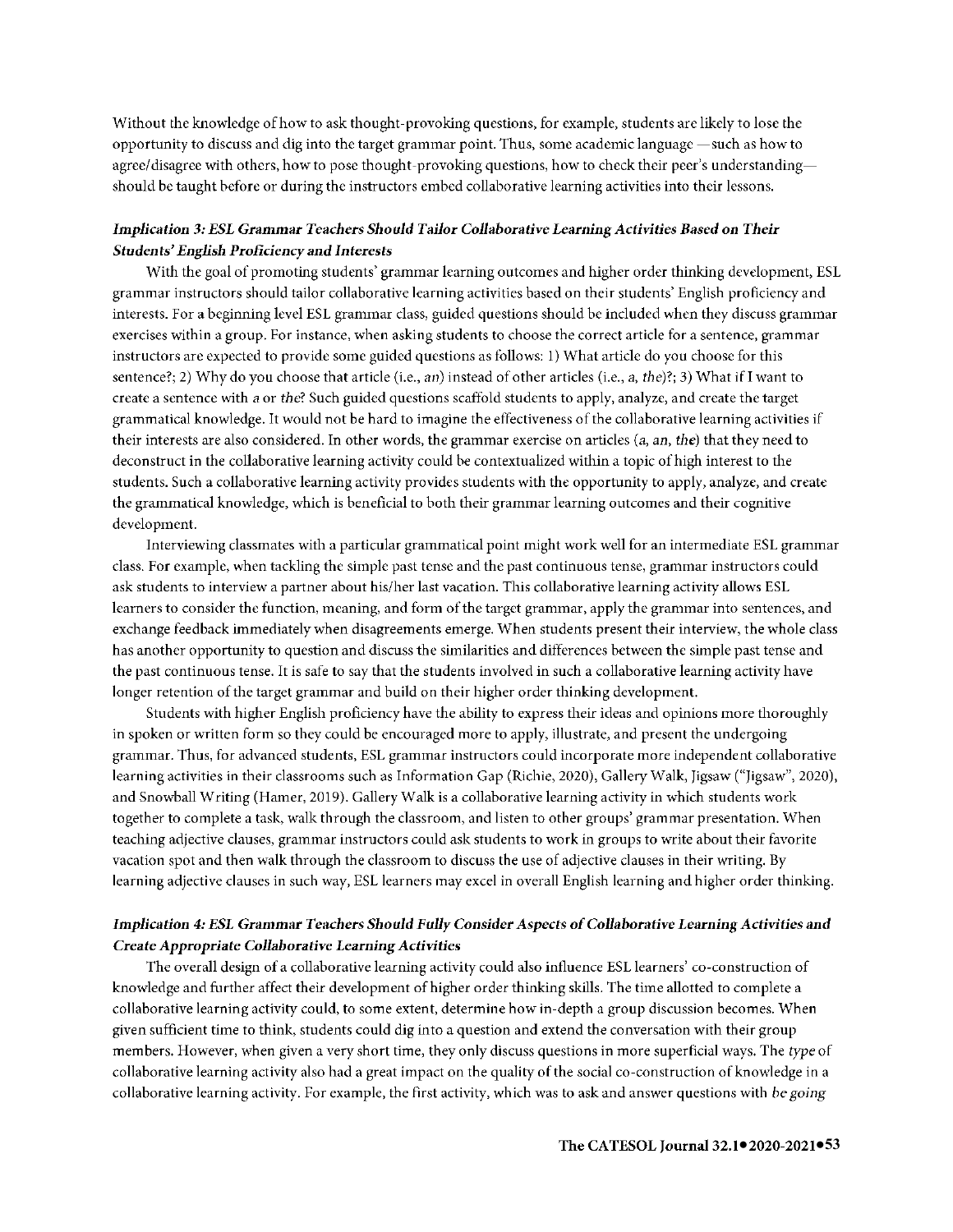*to,* may not be demanding enough for the students to deeply explore the use of *be going to,* even though the participants were given 12 minutes to complete the task. The teacher's set-up and "push" of group work was another significant factor influencing whether a collaborative learning activity supported learners' higher order thinking skills. When the teacher taught or reviewed the grammar structure and modeled the collaborative learning activity to prepare the students for the activity, the students were more engaged in the social co-construction of the knowledge and facilitated each other's progress. Moreover, the teacher's "push," or encouragement to work collaboratively to delve into knowledge, also drove the students to think more deeply and develop their cognition. It is important for instructors to note that they need to help students form groups with students from different cultures, though sometimes the opportunity to use their native language may help students' learning. Aspects of collaborative learning such as time, purpose of the collaborative learning activity, use of native language, and teacher set-up and "push" to work together all influence the effectiveness of a collaborative learning activity and thus should be carefully considered when grammar instructors create collaborative learning activities.

## **Conclusion**

ln the era of communicative language teaching, ESL grammar instructors frequently attempt to incorporate collaborative learning in their classrooms. The prerequisite knowledge for ESL grammar instructors in implementing collaborative learning is how collaborative learning supports ESL learners' development of higher order thinking skills. Social co-constructions of meaning in collaborative learning activities were found in this study to be effective in deepening students' understanding of particular grammatical knowledge when the activities themselves integrated certain criteria such as provision of time, clear directions, and learning expectations that went beyond exchanging answers and entailed thinking deeply about meaning and forms. ln other words, collaboration and interactions should be used as a means of both grammar learning and higher order thinking development. ESL grammar teachers should create more opportunities for their students to use a particular grammar structure, explain grammatical knowledge to others, illustrate examples to others, and listen to others' explanation and analysis of a grammar structure in their classrooms. By doing so, negotiation of meaning is more likely to occur and thereby support the learners' development of higher order thinking skills.

To better support ESL learner's grammar learning and development of higher order thinking skills, ESL grammar teachers also need to design effective collaborative learning activities. ln addition to conventional grammar activities, such as circling the correct article or correcting sentences with errors, ESL grammar teachers could ask students to collaborate on a writing assignment using a target grammar form and then explain the rules they applied in their product. They could also ask students to collaborate on a reading assignment and then illustrate when and how a target grammar form is used in the reading article. Viewing collaboration as a means to grammar learning and students' development of higher order thinking skills as a goal of grammar learning may inspire ESL grammar teachers to create collaborative learning activities that maximize effectiveness and the quality of social coconstructions in collaborative learning.

As shown in this study, however, some students succeeded in co-construction of knowledge while others did not take advantage of the opportunities provided. This could be simply because the student may not have had the language to be able to engage in this type of social co-construction of knowledge for learning. In order to maximize the potential for the social co-construction of knowledge built into the collaborative learning activities, ESL grammar instructors should explicitly teach students academic language, such as how to agree and disagree with others, how to check for understanding, and how to appropriately ask thought-provoking questions. The failure of coconstruction of knowledge during collaborative learning may also be a result of the variables of the collaborative learning activity, such as number and diversity of group member(s), time, type of collaborative learning activity, native language usage, size of group, and teacher set-up and "push." ESL grammar instructors should prepare their students well for a collaborative learning activity by giving clear directions and expectations, modeling the activity, and helping form groups. They also need to give sufficient time for ESL learners to explore and delve into the knowledge they are intended to acquire in a collaborative learning activity. Furthermore, mingling learners from different cultures, without limiting their use native languages where possible, may be another strategy to involve ESL students in the co-construction of knowledge in a collaborative learning activity. ESL grammar instructors are also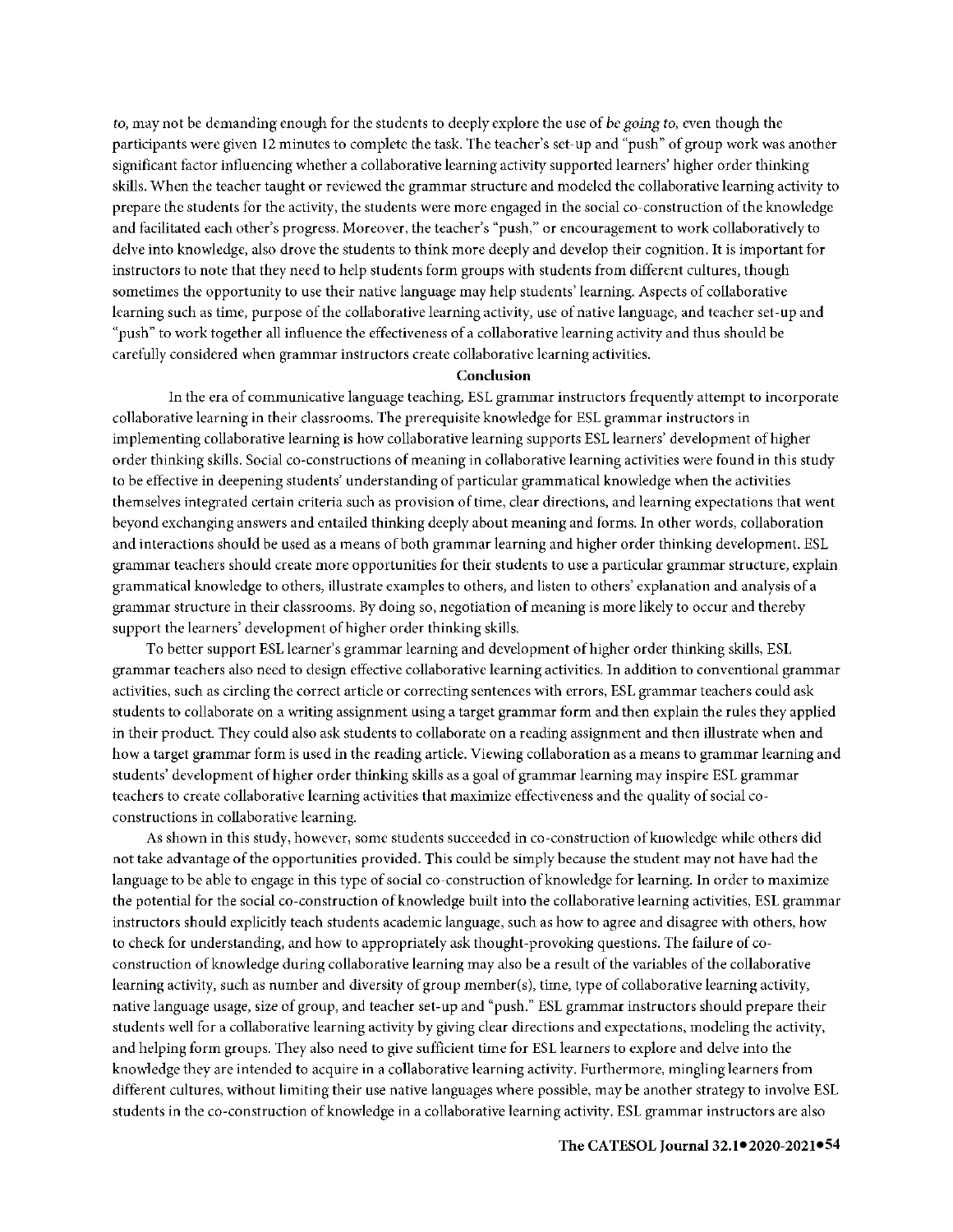encouraged to design and integrate different types of collaborative learning activities that are demanding enough for ESL learners to deeply explore certain grammatical knowledge. Thus, it becomes an important job for ESL grammar teachers to observe the moments when the students attempt to co-construct knowledge in order to diagnose what support their ESL students need.

This case study confirmed that collaborative learning supports ESL learners' development of higher order thinking skills in a traditional grammar classroom. Findings about social co-construction of knowledge in collaborative learning activities and aspects of collaborative learning ( e.g., time, type of collaborative learning activity, and group set-up) which impact learners' development of higher order thinking skills are important insights for all ESL grammar instructors wishing to maximize their students' learning outcomes. The application of these findings in the grammar classroom will promote students' learning. The limited data sample and time of this study, however, may, to some extent, affect the understanding of how collaborative learning supports learners' higher order thinking skills. Future studies are suggested to explore this topic with a larger data sample over a longer period of time.

#### **Author**

*Wangmei Zhou earned her Master of Education in TESOL, Literacy, and Culture from University of San Diego. She is currently working as an ESL teacher at Menaul School Qingdao and a freelance Language Teacher at Learnship. She is interested in understanding how people learn* a *second language and develop higher order thinking skills.* 

#### *References*

- Bloom, B. S., Engelhart, M. D., Furst, E. J., **Hill,** W. H., & Krathwohl, D.R. (1956). *Taxonomy* of *educational objectives: Handbook I: Cognitive domain.* New York, NY: David McKay.
- Bremer, C. D., Vaughn, S., Clapper, A. T., & **Kirn,** A. (2002). Collaborative strategic reading (CSR): Improving secondary students' reading comprehension skills. *Research to Practice Brief,* 1(2), 1-2.
- Chapman, C., Ramondt, L., & Smiley, G. (2005). Strong community, deep learning: Exploring the link. *Innovations in Education and Teaching International, 42(3* ), 217-230.
- Commander, M., & de Guerrero, M. M. (2013). Reading as a social interactive process: The Impact of shadowreading in L2 classrooms. *Reading in* a *Foreign Language,* 25(2), 170-191.
- Dede, C. (1990). Imaging technology's role in restructuring for learning. In K. Sheingold & M.S. Tucker (Eds.) *Restructuring* for *learning with technology(pp.* 49-72). New York: Center for Technology in Education, Bank Street College of Education, National Center on Education and the Economy.
- Dillenbourg, P. (1999). What do you mean by "collaborative learning"? In P. Dillenbourg (Ed.), *Collaborative learning: Cognitive and computational approaches* (pp. 1-16). Amsterdam, NL: Pergamon, Elsevier Science.
- Forehand, M. (2010). Bloom's taxonomy. *Emerging Perspectives on Learning, Teaching, and Technology,* 41, 47.
- Hamer, B. (2019, March 19). *Snowball writing: Collaborative writing activity.* Presto Plans. Retrieved from https://prestoplans.com/2016/09/20/snowball-writing-collaborative-writing-activity/
- lnoue, N. (2012). *1vfirrors of the mind: Introduction to mindful ways of thinking education. Educational psychology: Critical pedagogical perspectives. Volume I 9.* New York: Peter Lang.
- *Jigsaw/ Classroom strategy.* (2020, March 13). Retrieved from https:/ /www.readingrockets.org/strategies/jigsaw
- Klingner, J. K., & Vaughn, S. (2000). The helping behaviors offifth graders while using collaborative strategic reading during ESL content classes. *TESOL Quarterly,* 34(1), 69-98.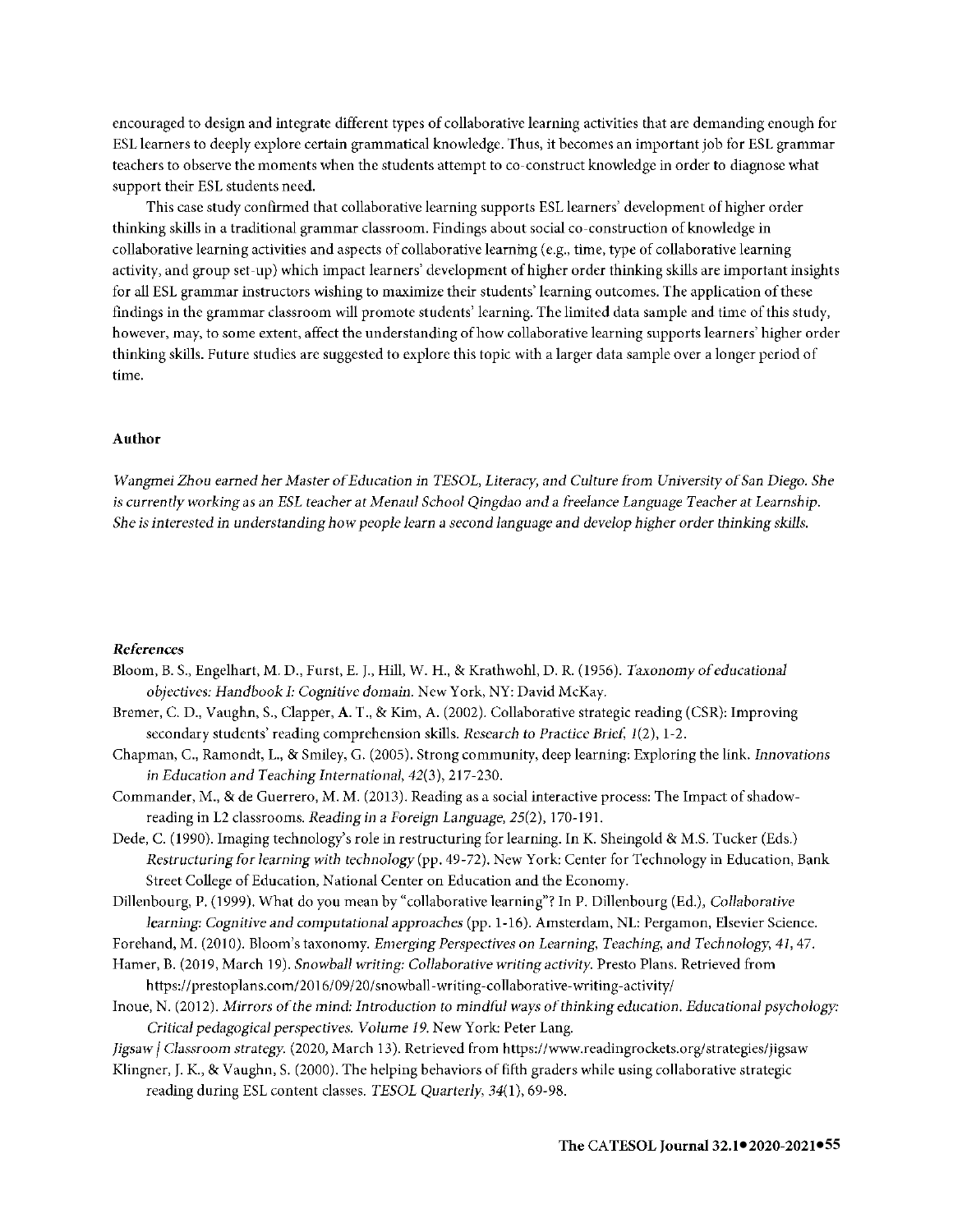- Lamon, M., Reeve, R., & Scardamalia, M. (2001). Mapping learning and the growth of knowledge in a knowledge building community. Paper presented at the *American Educational Research Association Meeting* 2001. Seattle, Washington. Retrieved July 2006 from http:/ /ikit.org/lamon/mapping.html
- Lan, Y. J., Sung, Y. T., & Chang, K. E. (2007). A mobile-device-supported peer-assisted learning system for collaborative early EFL reading. *Language Learning* & *Technology,* 11 (3), 130-151.
- Lehtinen, E., Hakkarainen, K., Lipponen, **L.,** Rahikainen, M., & Muukkonen, H. (1999). Computer supported collaborative learning: A review. The *JHGI Giesbers Reports on Education, 10.*
- Lewis, A., & Smith, D. ( 1993). Defining higher order thinking. *Theory into Practice,* 32(3 ), 131-137.
- Ma, A. (2009). Computer supported collaborative learning and higher order thinking skills: A case study of textile studies. *Interdisciplinary Journal of E-Learning and Learning Objects,* 5, 145-167.
- MacGregor, J.T. (1990). Collaborative learning: Shared inquiry as a process of reform. In Svinicki, M.D. (Ed.), *The changing face of college teaching,* New Directions for Teaching and Learning No. 42. San Francisco; USA, Jossey-Bass Publishing
- Meyer, K. E. (2010). A collaborative approach to reading workshop in the middle years. *The Reading Teacher, 63(6),*  501-507.
- Momtaz, E., & Garner, M. (2010). Does collaborative learning improve EFL students' reading comprehension. *Journal of Linguistics and Language Teaching, 1(1), 15-36.*
- Richie, J. (2020, August 28). *How to use information gap activities for authentic communication.* Retrieved from https:// everydayesl.com/blog/2017 /11/28/how-to-use-information-gap-activities-for-authenticcommunication
- Surgey, G. (2012, September 15). *Bloom's taxonomy: A practical approach for deeper learning. Retrieved from* http://www.pedagoo.org/author/garethsurgey/
- Vygotsky, L. S. ( 1978). *Mind in society. The development of higher psychological processes.* Cambridge, MA: Harvard University Press.
- Wiseman, C. S., & Belknap, J.P. (2013). Wikis: A knowledge platform for collaborative learning in ESL reading. *TESOL Journal,* 4(2), 360-369.
- Wright, L., Zyto, S., Karger, D., & Newman, D. (2013). Online reading informs classroom instruction and promotes collaborative learning. *Journal of College Science Teaching, 43(2),* 44-53.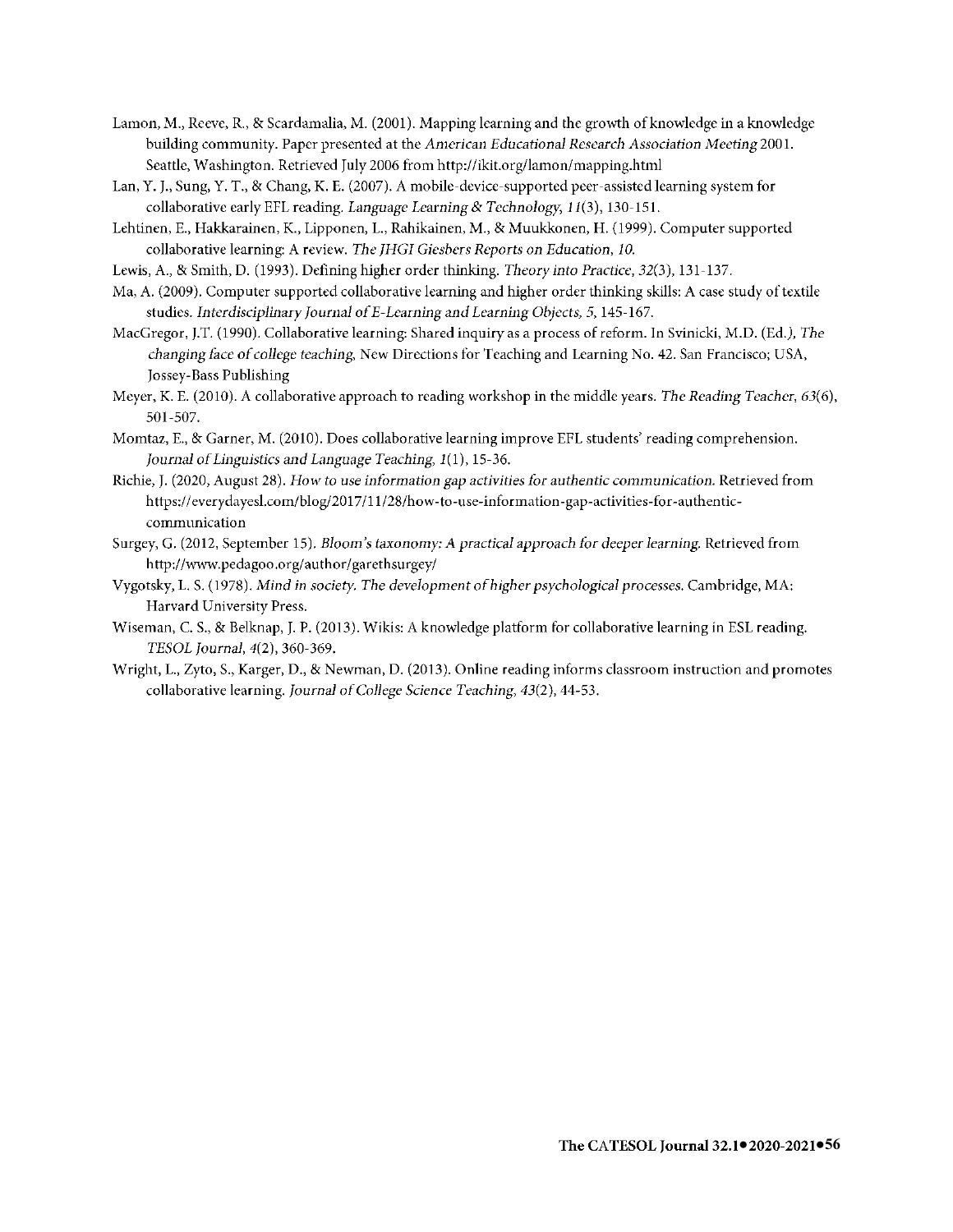# **Appendix A Interview Guide for Collaborative Learning and Higher Order Thinking skills**

What do you think is the purpose of group work?

How do you think group work supports your grammar learning?

How do you think group work doesn't support your grammar learning? (Why do you think it doesn't support work)

What kinds of group work do you enjoy?

What kinds of group work do you dislike?

What kinds of group work help you learn grammar? How does it help you learn?

What kinds of group work do not help you learn? (Why?)

How do your classmates help you learn a grammar structure better?

What do you think are the reasons that students do not participate in the group work in our grammar class?